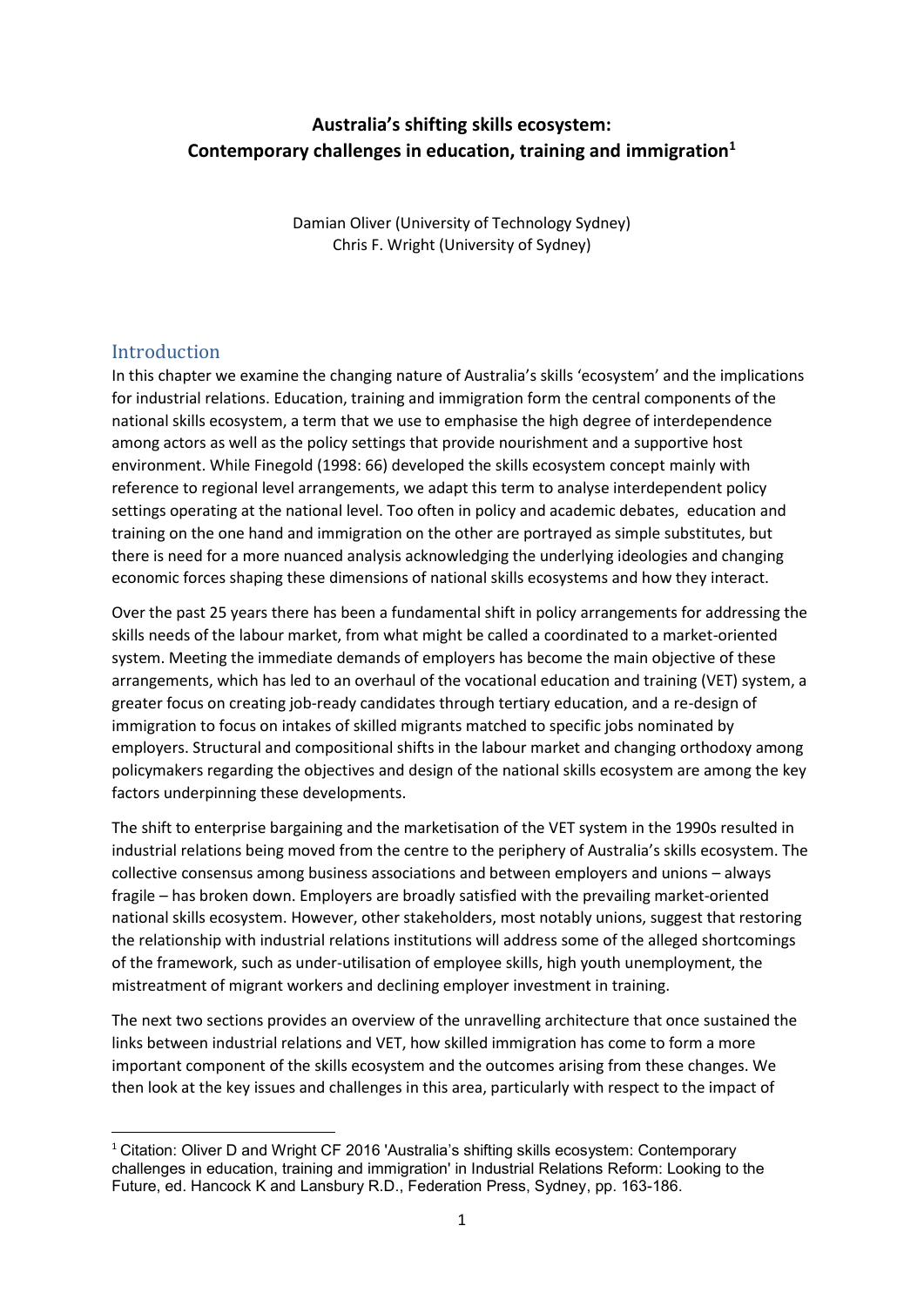changes to industrial relations institutions and enterprise bargaining, the apprenticeship system, skilled migration and the nature of labour market demand. In the final section of the chapter, we look critically at the capacity of Australia's skills ecosystem to serve likely future labour market needs and salient issues for industrial relations stakeholders to consider.

## Australia's skills ecosystem: Historical context

To properly consider the key issues and challenges of Australia's contemporary skills ecosystem, it is necessary to examine the historical interaction between education, training, immigration and industrial relations policies. For many years following federation, restrictive immigration controls were a cornerstone of the protectionist settlement that sustained the existence of compulsory conciliation and arbitration (Castles, 1988). Meanwhile an apprenticeship model developed in the trades, based on extensive on-the-job training and off-the-job instruction at public technical colleges, which generally reinforced the craft-based nature of most Australian awards and trade unions (Ray, 2001). While Australia is now generally considered a liberal market economy (Wright & Lansbury, 2016), the regulatory framework established under this settlement led to considerable coordination in the industrial relations system with implications for skills development for much of the  $20^{th}$  century (Briggs, 2006: 869-872).

Notwithstanding this legacy, the centrally coordinated industrial relations system was able to accommodate the large expansion of immigration after the Second World War. While union opposition was a key factor in the restriction of immigration in the first half of the  $20<sup>th</sup>$  century, the moderation of this position was crucial for the expansion of immigration after 1945. Post-war governments utilised advisory councils to convince unions and other stakeholders that higher immigration intakes were necessary for the purposes of industrial and population expansion. Despite widespread expansion through new Colleges of Advanced Education (CAEs), Technical and Further Education Institutes (TAFE) and universities (Beddie, 2014), education and training could not be relied on solely to address labour shortages, as unemployment was virtually non-existent. The effectiveness of compulsory arbitration in providing secure wage and employment standards further placated union concerns (Quinlan & Lever-Tracy, 1990), as did the assurance by governments that migrants would work in low-skilled jobs that Australian residents were disinclined to take (Markus, 1984). Immigration selection shifted much more towards the higher skilled in the 1960s, and many immigrants went to work in the burgeoning automotive, ship manufacturing, iron and steel industries (Salter, 1978). Immigration became a less important feature of Australia's skills ecosystem in the 1970s and 1980s, as governments focused more on education and training as the principal means of addressing labour market needs (Birrell, 1984).

The market liberalisation policies of the Hawke-Keating Labor government impacted upon education, training, immigration and industrial relations policies. The decentralisation of labour market regulation was seen as the logical extension of financial and product market deregulation. The key aspect of labour market decentralisation – the introduction of enterprise bargaining in 1993 – had ramifications for the skills ecosystem since it removed the architecture for employers to take collective action to overcome the under-provision of training and prevent freeloading of this public good. Instead, enterprise bargaining encouraged managers and workers to make wage-based tradeoffs on skills, training and other employment issues. The Keating government's accompanying promotion of market-led training invariably shaped the outcomes of workplace negotiations over skills issues. Moreover, industries with high concentrations of full-time and permanent employment, where employees had good access to training, accounted for a high proportion of the jobs lost from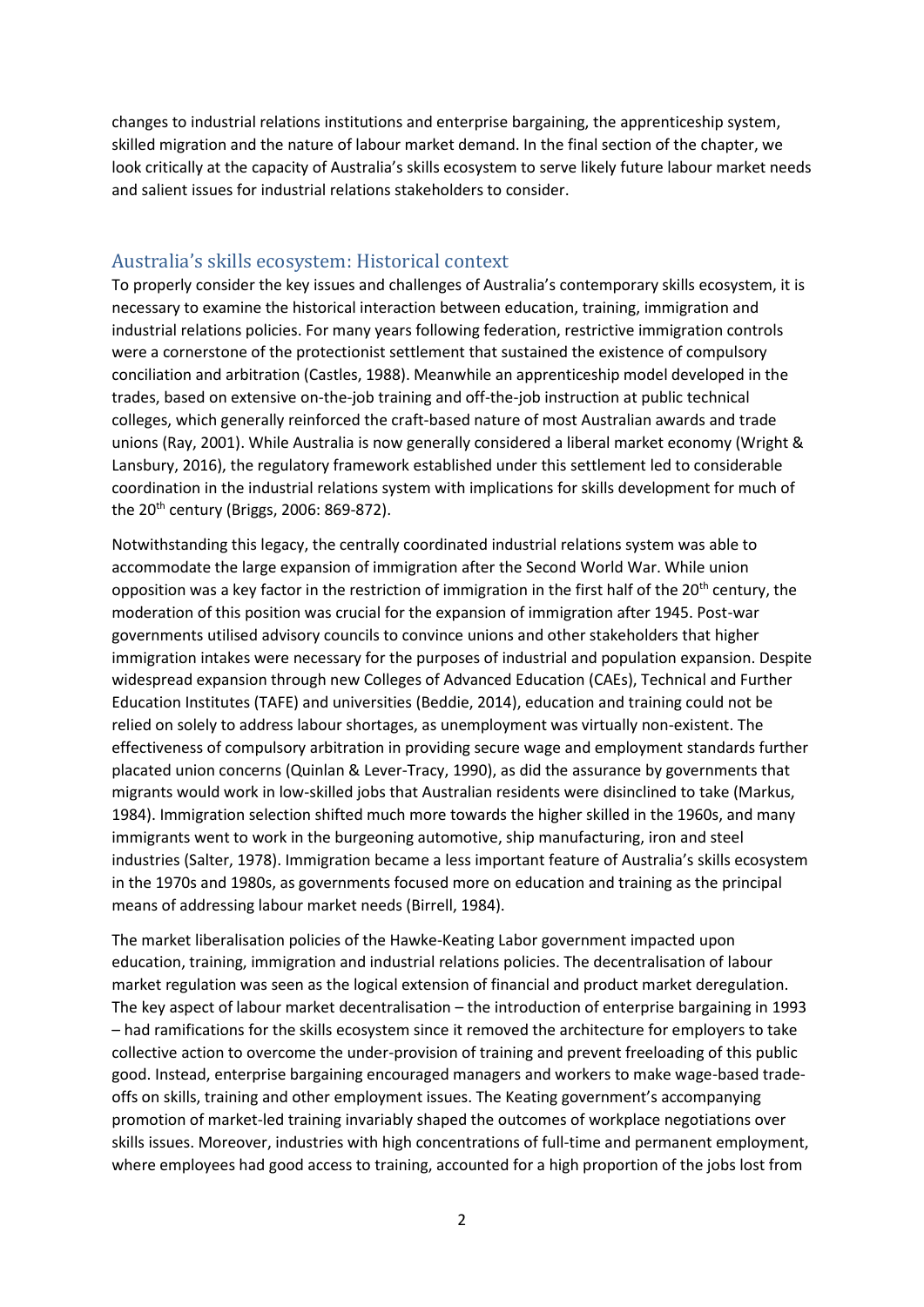the industry restructuring process of the 1980s and 1990s. Casual and temporary jobs with limited training opportunities were clustered in services industries that expanded following market liberalisation (Watson et al., 2003: 50-54). Furthermore, industry deregulation and privatisation led to a decline of structured training provision, given that large public and private corporations had played an important role in training apprentices and trainees (Sheldon & Thornthwaite, 2005; Toner, 2003).

The Howard Coalition government continued the Keating era market reforms in VET while dismantling the overarching corporatist framework. It quickly abolished the Training Guarantee Levy, which required firms above a certain size to spend the equivalent of 1% of payroll on structured training. The levy was an incentive for employers to negotiate (or at least consult) with employees and unions about training activity but was the subject of intense criticism that it led to spurious, poor quality training and rorting (Hampson, 2002: 154-155), notwithstanding its benefits in significantly increasing employer investments in training (Hall, 2011). The Australian National Training Authority, a tripartite body established to oversee the VET system, was abolished. A rationalised set of Industry Skills Councils (ISCs), which featured varying levels of union involvement, were given the responsibility of developing national training packages, which cemented the atomised competency-based training system. Through its industrial relations reforms, the Howard government also sought to limit the ability of unions to bargain over training matters.

The Rudd and Gillard Labor governments attempted to address identified shortcomings in Australia's skills ecosystem by creating Skills Australia – which later became the Australian Workforce and Productivity Agency (AWPA) – to provide independent assessments of national skills and labour market needs. Initiatives such as the National Workforce Development Fund were designed to stimulate employer engagement in a broader skills utilisation agenda (e.g. Skills Australia, 2012). However, the main policy initiatives during this period centred on expanding the supply of skills through increased higher education and VET enrolments and further consolidation of a skilled visa regime regulated primarily on the basis of meeting the short-term needs of employers. In higher education and VET, this was done by uncapping publicly-subsidised places. The 2012 National Partnership Agreement on Skills Reform committed the states and territories to opening up their public VET subsidies to private providers and the Commonwealth government greatly expanded access to HECS-style income contingent loans for students undertaking Diploma and Advanced Diploma qualifications. Severe concerns have arisen about the quality of training under this system. Providers are paid the same subsidy regardless of how many hours of instruction they actually provide to their students. The regulatory framework has been ill-equipped to prevent abuses such as students being enrolled in courses that are not appropriate to their current capability and issuing qualifications without assuring that graduates have met the requirements of the course (Yu & Oliver, 2015). These problems have weakened employers' engagement with the training system, even though their institutional decision-making remains, because private providers are no longer so reliant on employers purchasing training for their workforce. The replacement of ISCs with a more 'contestable' model of training package development could further dilute input from employers and other key stakeholders such as trade unions into the design of VET qualifications.

### Outcomes arising from changes to the skills ecosystem

Developments in school retention, higher education and skilled immigration as well as strong growth in the labour market participation of women also led to significant changes in the nature of the national skills ecosystem. Between 1984 and 2014, the proportion of students continuing through to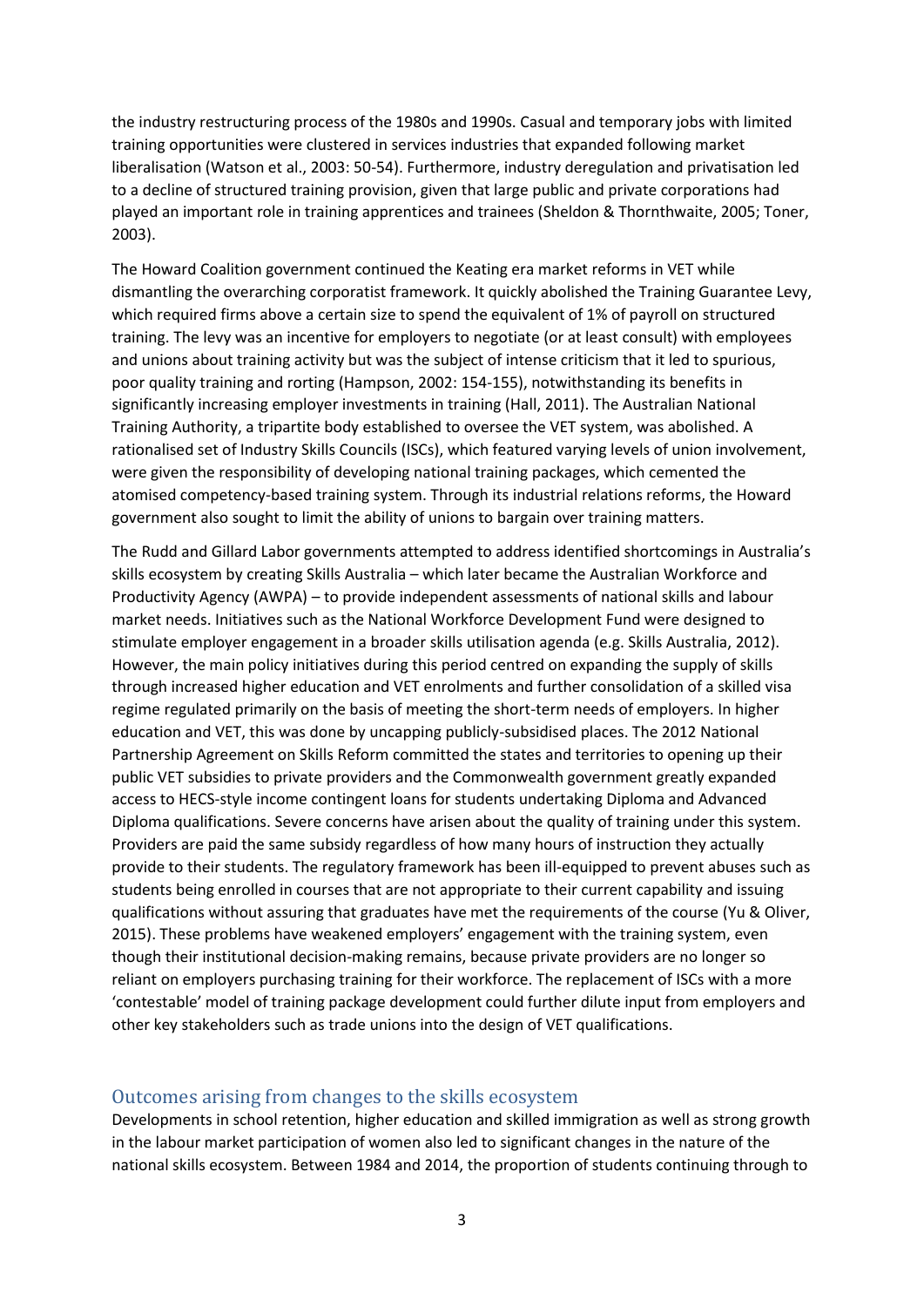Year 12 rose from 45% to 84% (ABS, 2015c). Over the same period, the female share of the labour force increased from 37% to 46% (ABS, 2015b). The proportion of the working age population with a university degree increased from 8.4% in 1990 to 24% in 2014 (ABS, 2015a). The large growth in university graduates was achieved by a reorganisation of the higher education sector (transforming former CAEs into universities) and an increase in the financial contribution made by students to the costs of their education. Along the way, the transition from education to full-time employment became more prolonged, more uncertain and more blurred, with most young people experiencing an intermediate period of combining part-time work with full-time study (Circelli & Oliver, 2012). At the same time, the loosening of restrictions on skilled work visas gave employers access to additional labour. The period from 1996 to 2014 saw a five-fold increase in the number of workers entering via the main skilled and work visa categories (see Table 1). While rising intakes of permanent skilled visas – the traditional mainstay of Australian labour immigration policy – was a key component of this increase, the growth of the subclass 457 temporary skilled visa and the subclass 417 working holiday visa were also significant, especially considering that temporary work visas never featured prominently in Australia's post-federation immigration policies (Hugo, 2004). In addition, a large increase in international students with limited work rights became an important source of labour for employers in lower-wage sectors, such as retail, hospitality and business services.

Reforms to education and training policy since the 1990s may have benefited the short-term labour demands of individual employers, but they also contributed to the erosion of transferable occupation and industry-specific skills, declining enrolments in many trades-based apprenticeships, and stagnation in public and private sector vocational skills investment. These outcomes have contributed to declining employer and community confidence in the value of vocational qualifications (Yu & Oliver, 2015). With the onus for training now resting more heavily on individual employers, 'poaching' and make-not-buy strategies have increasingly been used to meet skilled labour requirements (Wright, 2012). The prospect of trained workers leaving for other firms compounded the disincentive for employers to invest in skills development. Much of the training that employers are prepared to support is specific to their own operations and not readily transferable (Cooney, 2010; Sheldon & Thornthwaite, 2005).

Underpinning all of these developments has been a shift in the interests and power of dominant industrial relations stakeholders, which has shaped their ability to influence education, training and immigration policies. Market liberalisation has enhanced the political influence of business groups representing the services and commodities sectors, such as the Business Council of Australia, the Australian Chamber of Commerce and Industry and the Australian Mines and Metals Association, which prefer market-oriented education and training systems and more liberal work visa regulations for meeting employers' needs. By contrast, the political influence of the trade union movement and manufacturing employer groups such as the Australian Industry Group, which have traditionally supported coordinated arrangements including industry-based training for developing and deploying skills, have declined (Wright & Lansbury, 2016). The political realities of dominant interests favouring a market-oriented skills ecosystem need to be acknowledged when evaluating the prospects of future reform.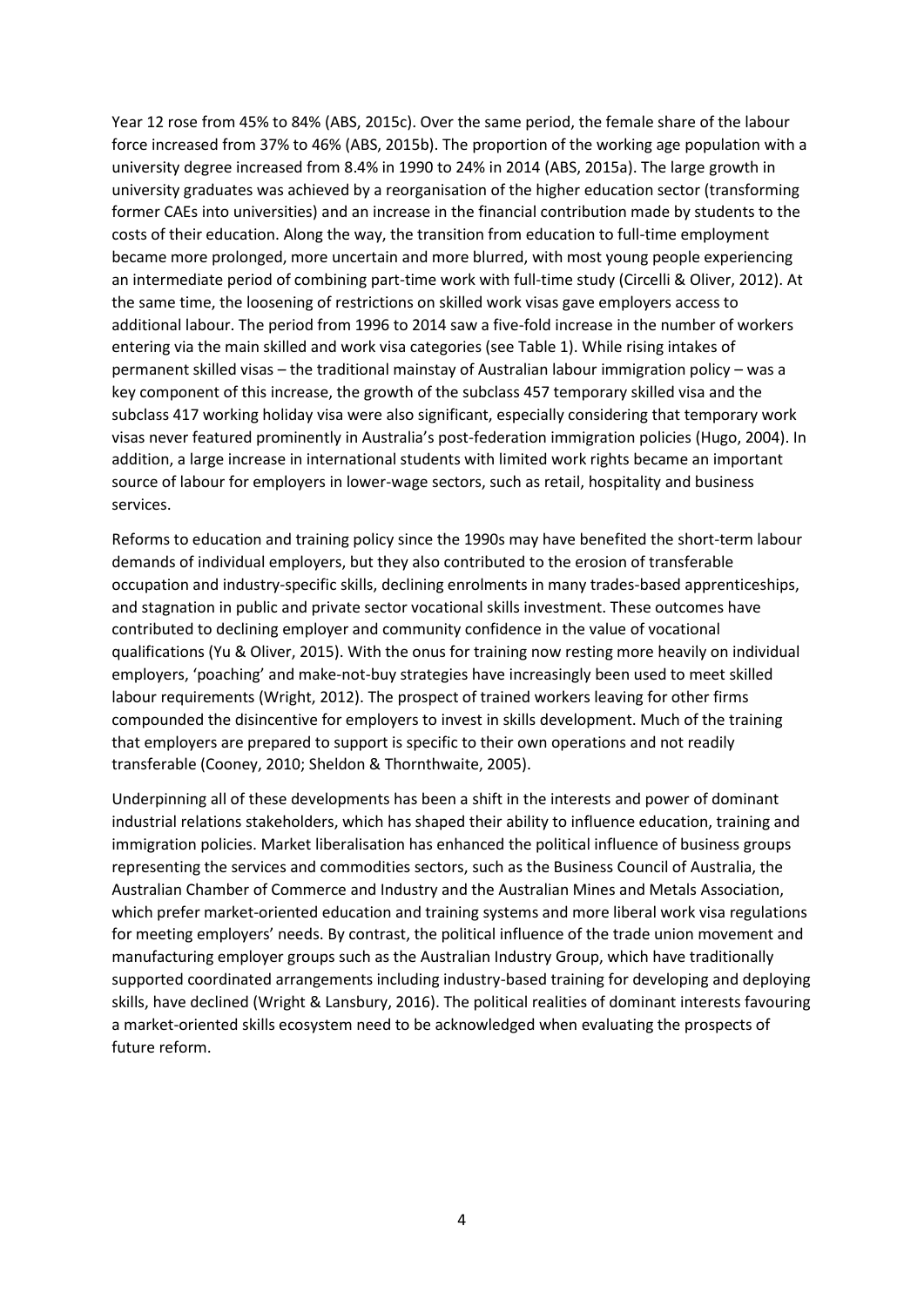|                                    | 1995-96 | 1998-99 | 2001-02 | 2004-05 | 2007-08 | 2010-11 | 2013-14 |
|------------------------------------|---------|---------|---------|---------|---------|---------|---------|
| Temporary skilled 457 visa         | 22,812  | 29.320  | 33.510  | 48,590  | 110.570 | 90.120  | 98,570  |
| Temporary Working Holiday 417 visa | 42,700  | 65.000  | 85,200  | 104,400 | 157.574 | 192.922 | 239.592 |
| Permanent skilled visa             | 20,008  | 27.931  | 53.520  | 77.878  | 108.540 | 113.725 | 128,550 |

**Table 1:** Annual immigration intakes for the main permanent skilled and temporary work visa categories, 1995/96-2013/14

Source: (Wright & Constantin, 2015)

### Skills and industrial relations institutions

A major consequence of the shift towards a more market-oriented national skills ecosystem is that employers are now assumed to be the main source of authority regarding the current and future skill requirements of Australia's workforce. The employee/learner voice – whether led by unions or others – is largely absent or marginalised. The apparatus capable of sustaining a healthy and productive symbiosis between skills and industrial relations has been in inexorable decline ever since the implementation of the training reform agenda in the 1990s. The most optimistic expression of the training reform agenda was that it would cement a tripartite, corporatist model for a national system of vocational education and training, but this has failed to materialise. Unions remain largely committed to what remains of this model, even though in most parts of the labour market, any semblance of codetermination has been stripped away. The hoped-for coherent linkages between qualifications, job roles, award classifications, and pay rates, which underpins the strong occupational labour markets of Germany and other coordinated market economies, foundered after an ambitious start in the metals industry. This occurred because of policy shifts in both the industrial relations and training domains.

The shift of bargaining to the enterprise level has crowded out the capacity for employers and employees to have useful discussions about skill development. Instead, enterprise bargaining facilitated efforts by employers to incorporate training matters within a broader strategic human resource approach (Hampson, 2002: 165). Negotiations relating to training matters also had to take account of restrictions on what parties may legally include in enterprise agreements, known during the Howard era as prohibited content and still in place under the Fair Work Act as "unlawful terms" and "non-permitted terms" (Stewart, 2013: 154-159). On a practical level, the parties exhaust themselves reaching agreement on a narrow range of issues: pay increases; leave entitlements; hours of work; type of employment; superannuation; and termination, change and redundancy arrangements.

The most recent analysis by the Fair Work Commission of all enterprise agreements (for the period 2009 to 2012) reports that 76.2% contain some reference to training (O'Neill, 2012: 39). In practice however these clauses have little substantive effect and clauses that create enforceable rights for workers, such as access to training leave, are much less common (ACIRRT, 1995). Agreement on improvements to skill use in the workplace is uncommon: few enterprise agreements contain productivity clauses that involve changes to work organisation or job roles (Farmakis-Gamboni et al., 2014).

Underlying all of this, discussion about job classifications and what training or qualifications are needed to perform job roles – the type of discussion that had been central to award restructuring in the 1980s – is disappearing from enterprise bargaining. An analysis of 100 enterprise bargaining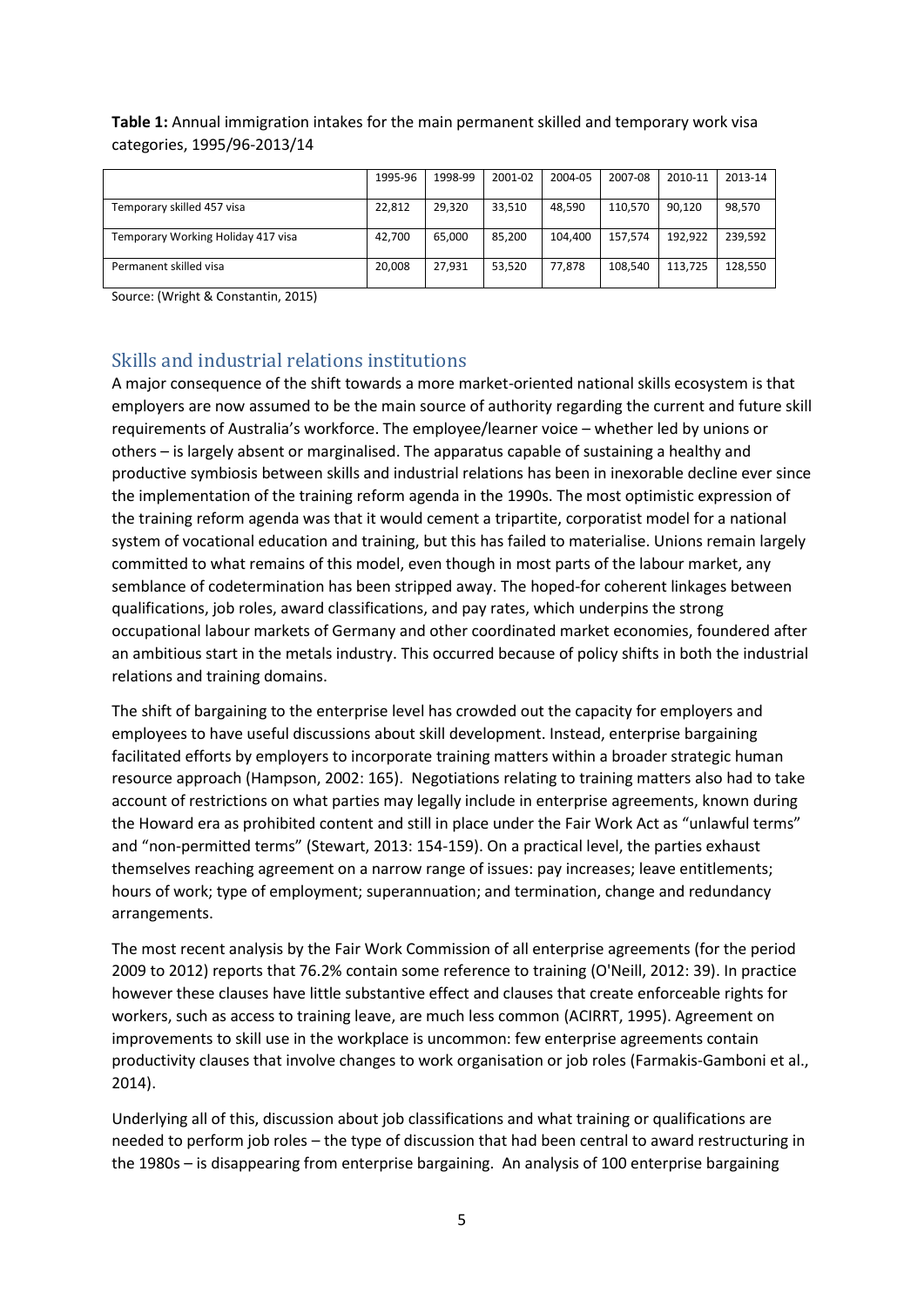agreements from the manufacturing industry approved between 2010 and 2013 found that onethird made no reference at all to formal qualifications. Of those that did, most referred only to trade-level Certificate III qualifications (Oliver & Walpole, 2015). Workers on enterprise agreements are no more likely to receive a wage boost for acquiring additional qualifications than those on informal arrangements, with award-reliant workers most likely to have their qualifications recognised in the form of higher pay (Oliver, 2016).

Enterprise bargaining has had other effects as well. Within unions, there has been a transfer of resources and personnel from specialist functions like training to service organising and bargaining (Carter & Cooper, 2002), eroding union expertise in the area. And many employer associations adapted by entering the training market themselves, establishing their own registered training organisations (RTOs), group training organisations and apprenticeship advice centres, enmeshing themselves in the new system by becoming providers and brokers (Smith, 2010). This decline is a predictable consequence of the shift from multi-employer bargaining, which is able to overcome the collective-action problems of poaching and sustain the institutions that are trusted to provide training and issue qualifications, to single enterprise bargaining and individual determination where collective action problems are likely to be exacerbated (Marsden, 1999).

### Apprenticeships and the VET system

In many countries, the apprenticeships and traineeships system traditionally provides a strong link between industrial relations and skills (Goergen et al., 2009). An apprenticeship combines a contract of training with a contract of employment. In Australia, this involves the apprentice enrolling at an RTO to undertake the off-the-job component, which leads to a formal qualification under the Australian Qualifications Framework (AQF). Although the apprenticeship model of skills development is unlikely to disappear completely, its decline seems very likely to continue, retreating into the traditional construction and engineering trades, which comprise a shrinking share of the workforce.

Inspired by the strength of the German apprenticeship system, the industrial relations stakeholders developed plans in the late 1980s to extend the apprenticeship model into new occupations beyond the trades, especially in the growing service industries such as retail and hospitality, through traineeships. Like apprenticeships, traineeships were intended to combine on-the-job learning with a formal vocational qualification but were typically shorter in duration than the traditional four-year apprenticeship. However the initial uptake of traineeships was fairly modest.

Notwithstanding the Howard government's forceful attempts to shift away from a coordinated skills policy, traineeship numbers escalated in the late 1990s, helped along by generous subsidies to employers, weakened job security protections for trainees, and loose regulation of off-the-job training. Traineeships helped to address a looming youth unemployment challenge but their lack of effectiveness in creating new skill-based career paths for young people in service industries has been widely criticised (Cully & Curtain, 2001; McDowell et al., 2011), though Smith et al. (2011) provide a more positive appraisal of the traineeship model. The growth in traineeships masked a decline in apprenticeships that has been attributed to the wave of privatisations and corporatisation of government enterprises in utilities and transport (Toner, 2003). Not until the first signs of skill shortages emerged in the 2000s did trade apprentice enrolments recover, encouraged (again) by an increase in employer subsidies from the Commonwealth government.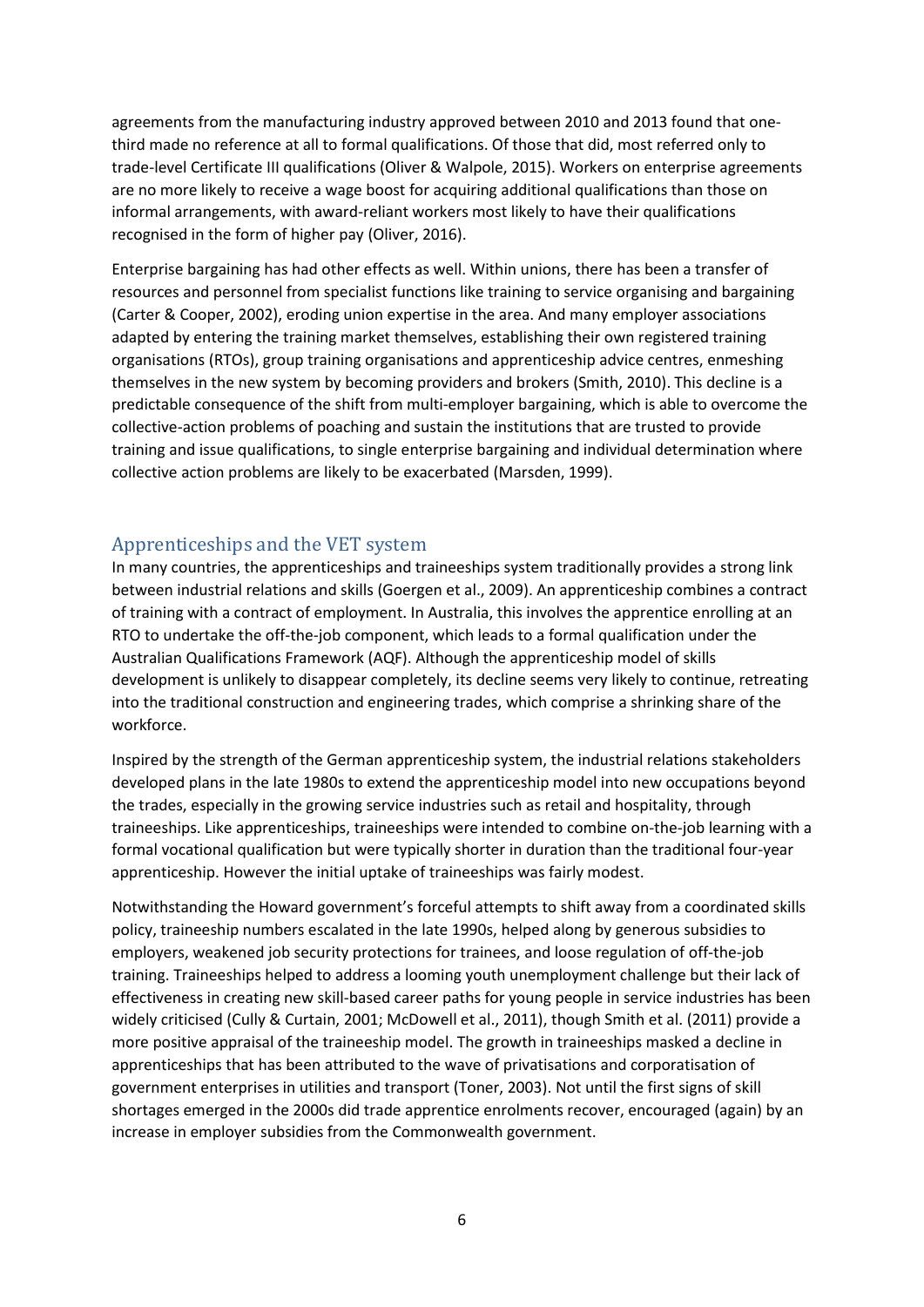Commencements in apprenticeships always fluctuate with the economic cycle (Karmel & Oliver, 2011). However, as Figure 1 shows, since 2012 there are strong signs of a structural decline in apprenticeship commencements. Two factors are at play. In the non-trade occupations where traineeships are more prevalent the sharp decline from the middle of 2012 is tied to the Commonwealth government's decision to remove employer subsidies from most traineeships, except where they were supporting the employment of disadvantaged groups, including Indigenous Australians and workers with a disability. The stagnation of trade occupation enrolments is linked more to general economic and employment conditions, including the reduction in manufacturing employment and employers' pessimistic outlook on future business conditions.



**Figure 1**: Apprentices and trainees in-training at 30 June by occupation, 1995–2014

Ironically, the withering of the apprenticeship system coincided with a growing consensus among employers and educators that workplaces remain an invaluable and irreplaceable source of learning (PhillipsKPA, 2014). The great unresolved question – and the one into which unions have yet to insert themselves – is how a transfer of work-based skills can be sustainably and fairly financed in an era when so much risk has already been shifted onto individual workers and learners. Business groups have long complained that university and school graduates lack employability skills, but universities are paying more attention, with an eye to declining graduate employment rates and growing competition for enrolments. TAFE institutes and other established VET providers have maintained close connections with workplaces but the explosion of new, for profit providers is straining good relations (Community Services and Health Industry Skills Council, 2015). Relationships with workplaces are the weakest at the secondary school level. The efficacy of VET-in-schools has been criticised for questionable teacher skills and poor post-school outcomes (Clarke, 2013).

Although apprenticeships have declined, work placements are increasing (PhillipsKPA, 2014). This includes internships and work placements as part of a formal course of study as well as those that

Source: (NCVER, 2014)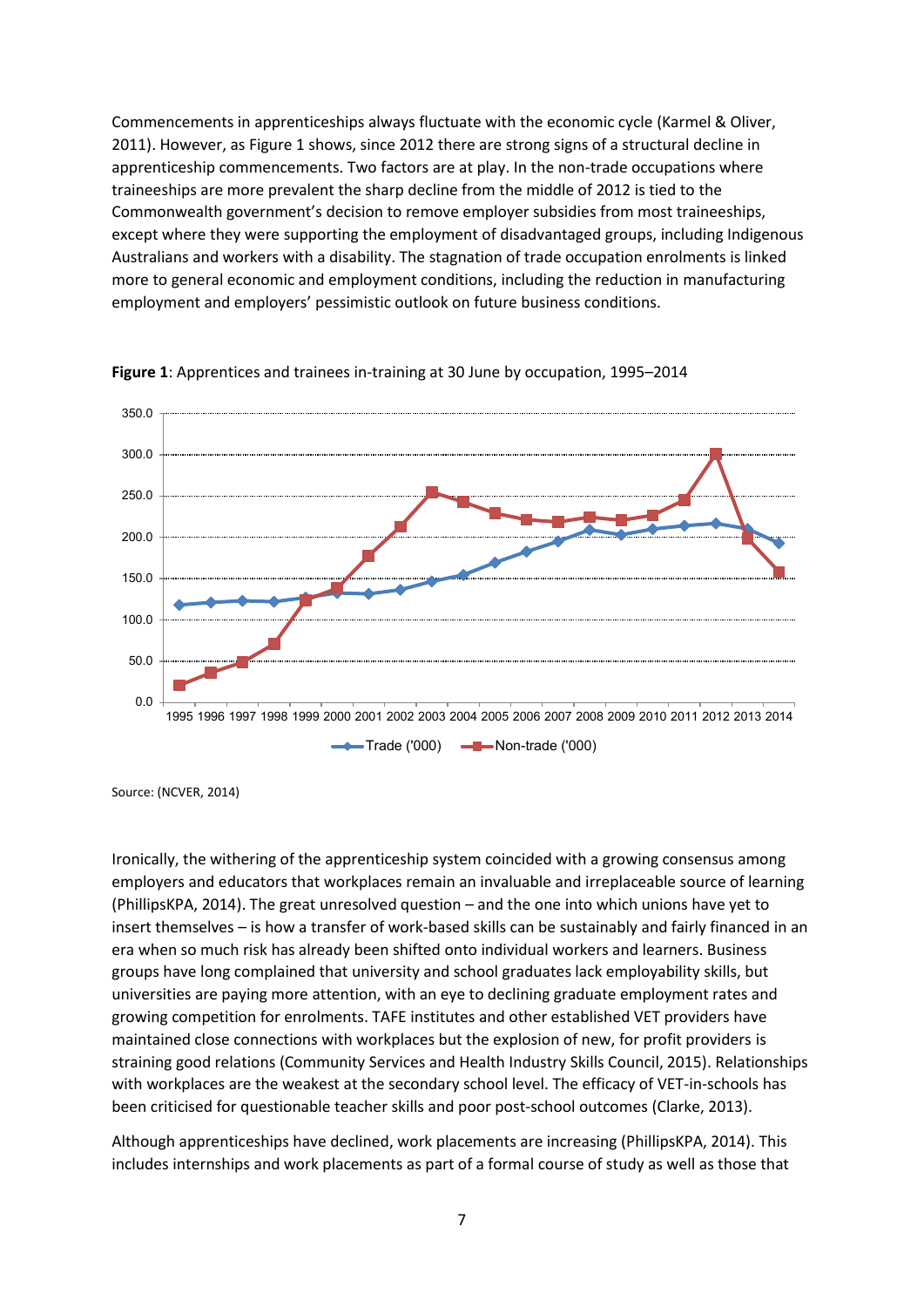are not. Universities are increasingly integrating work experience into the course curricula, and many training packages now specify work placement hours for VET qualifications. Internships and work placements are a source of many potential industrial issues – principally concerning exploitation of students and interns. A research report commissioned by the Fair Work Ombudsman (Stewart & Owens, 2013) and a new advocacy group called Interns Australia highlight the growing awareness that unpaid interns occupy an ambiguous space in industrial relations and labour law. One approach to resolving the ambiguity is to require employers to pay interns the minimum wage. While UK Labour adopted such a policy during the 2015 election in relation to internships lasting longer than four weeks, similar momentum is yet to appear in Australia.

Aside from challenges relating to payment for interns and work placement students, the question of whether workers tasked with supervising interns and students are appropriately trained, recognised and rewarded to support their learning is a key industrial issue. Under the German model, workers supervising apprentices need to demonstrate that they have achieved a high level of vocational competence through a *Meister* qualification, and are typically recognised with higher pay. Some awards, particularly in health and education, have previously paid allowances to workers supervising students (Buchanan et al., 2014) but in general consideration of these issues is not widespread and remains occupationally bound.

There is immense opportunity for the union movement to develop a general framework for championing workplace learning across the economy, perhaps similar to the UK where the creation of the Union Learning Fund and a statutory role for union learning representatives since 2002 has led to major growth in the delivery of workplace-based skills and learning (Cooney & Stuart, 2012). This would be an ambitious agenda: employer groups are likely to question the legitimacy of the union movement to lead it. It would require the union movement to organise a daunting array of stakeholders, including schools, VET providers and universities as well as seeking support among employers. The potential payoff is a more lasting model of sustaining skills development and transfer, which could cover the rights and obligations of learners as well as the support provided to workers charged with their learning, thereby allowing unions a prominent role. However, a challenge remains for unions regarding whether they see their principal objectives in these areas as protecting existing jobs or facilitating the acquisition of new capabilities for affected workers. Unions have been largely reactive in relation to recent policy developments, for instance, by adopting a prominent position in arguing that migration undermines employer investment in training and career development opportunities for Australian citizens and residents (see below). Before unions can adopt a more proactive and positive agenda for education and training, they will need to come to an agreed position on what to do with the compromised architecture remaining from the training reform agenda period, especially competency-based training for VET.

#### Skills and immigration

The demise of centralised wage fixation has curtailed the economy-wide impact of skill shortages since the dominance of enterprise and individual bargaining prevents a wages breakout. However, the legacy of the 1970s experience with stagflation has led policymakers to be overly preoccupied with addressing the underlying causes of inflation (Bell, 2005). This was despite academic opinion being very sceptical about the extent of skill shortages even during the mining boom (Richardson, 2009). Nevertheless, concerns over skills shortages during the mid-2000s led governments to loosen visa restrictions, particularly on 457 visas, with the intention of expanding the supply of skilled labour as a counter-inflationary measure (Wright, 2015).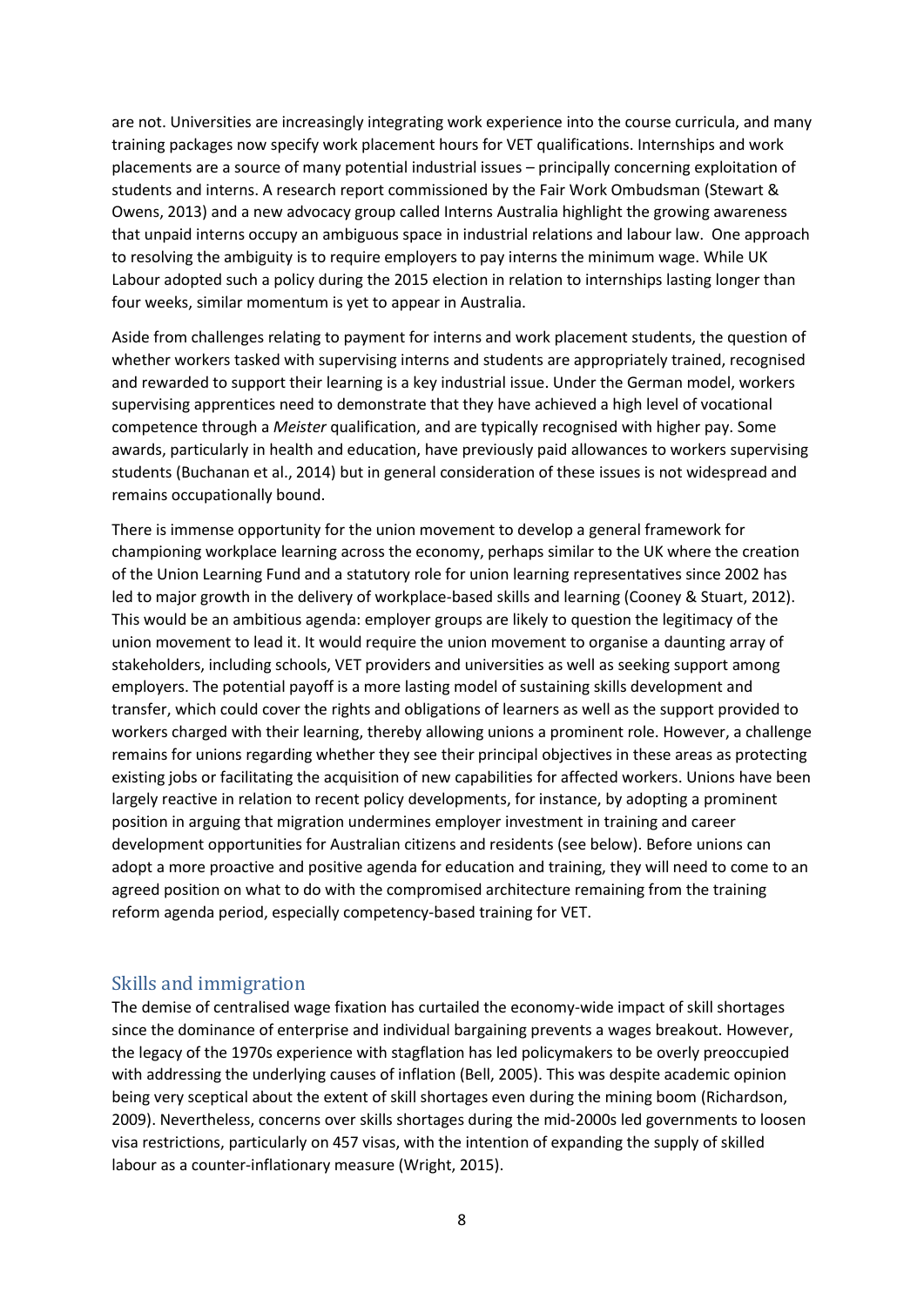These policies were initially adopted by the Howard government and continued by the Rudd Labor government. However, in 2013, then Prime Minister Julia Gillard claimed that "the areas where temporary work from overseas is growing show that this is work for which we can and should train young Australians... We will not allow Australian workers to be denied the opportunity to fill Australian jobs" (Gillard, 2013). While unions were supportive of these sentiments, they were condemned by business leaders and the Coalition who argued that the 457 visa was necessary for addressing skills shortages (BCA, 2013; Morrison, 2014).

Some academic studies have concluded that 457 visas helps employers to source skills that are difficult to find in the domestic labour market at short notice (Cameron & Harrison, 2013; Khoo et al., 2007), but others have criticised the regulation of the scheme for deterring employers from investing in training (Toner & Woolley, 2008), increasing wages or improving job quality to attract larger numbers of local skilled applicants (Junankar, 2009). According to Howe (2013), these regulations do not require employers to demonstrate that a verifiable skills shortage exists before applying for sponsorship of a 457 visa holder.

While the main stated objective of the 457 visa is to help employers address skills shortages, an analysis of survey responses of employers using the scheme in 2012 found that a small majority of employers saw the role of the 457 visa in filling skilled vacancies as a benefit of the scheme (Wright & Constantin, 2015). Only a very small proportion claimed they would seek to address skilled vacancies by increasing the salary being offered, which is generally considered a necessary precondition for a skills shortage to exist (Healy et al., 2015; Junankar, 2009). When selecting potential skilled migrants, employers using the 457 visa place greater priority on interpersonal competencies than on qualifications and experience. A significant minority of employers use the scheme to recruit workers perceived to be harder working or more loyal. Employers in some industries, such as hospitality, tend to be especially reluctant to address skilled vacancies by improving job quality to attract a wider pool of candidates, investing more in structured training to facilitate career development opportunities, and other measures likely to engender long-term workforce commitment and retention (Wright & Constantin, 2015).

Employer sponsors of 457 visa holders are required to spend either 1% of payroll on training for Australian domestic workers or pay 2% to an approved industry training fund to reduce reliance on migrant labour over time. However, the impact of these provisions on workplace training outcomes is unclear. Moreover, they do not apply to visas that have facilitated increases in the supply of lowerskilled migrant workers, particularly the working holiday and international student visas, where there have been problems of employers using these schemes to evade wage regulations and avoid improving conditions as a means of addressing labour shortages and job vacancies (Reilly, 2015).

Problems relating to international student visas are ironic given that higher education and VET have profited from Australia's expansion of skilled migration over the past 20 years. In the context of declining levels of real per-student public funding, international students have been an invaluable source of revenue for both sectors (Marginson et al. 2010). Education providers have had a powerful incentive to encourage high levels of skilled migration, with study at an Australian education provider serving as a pathway between student and work visas.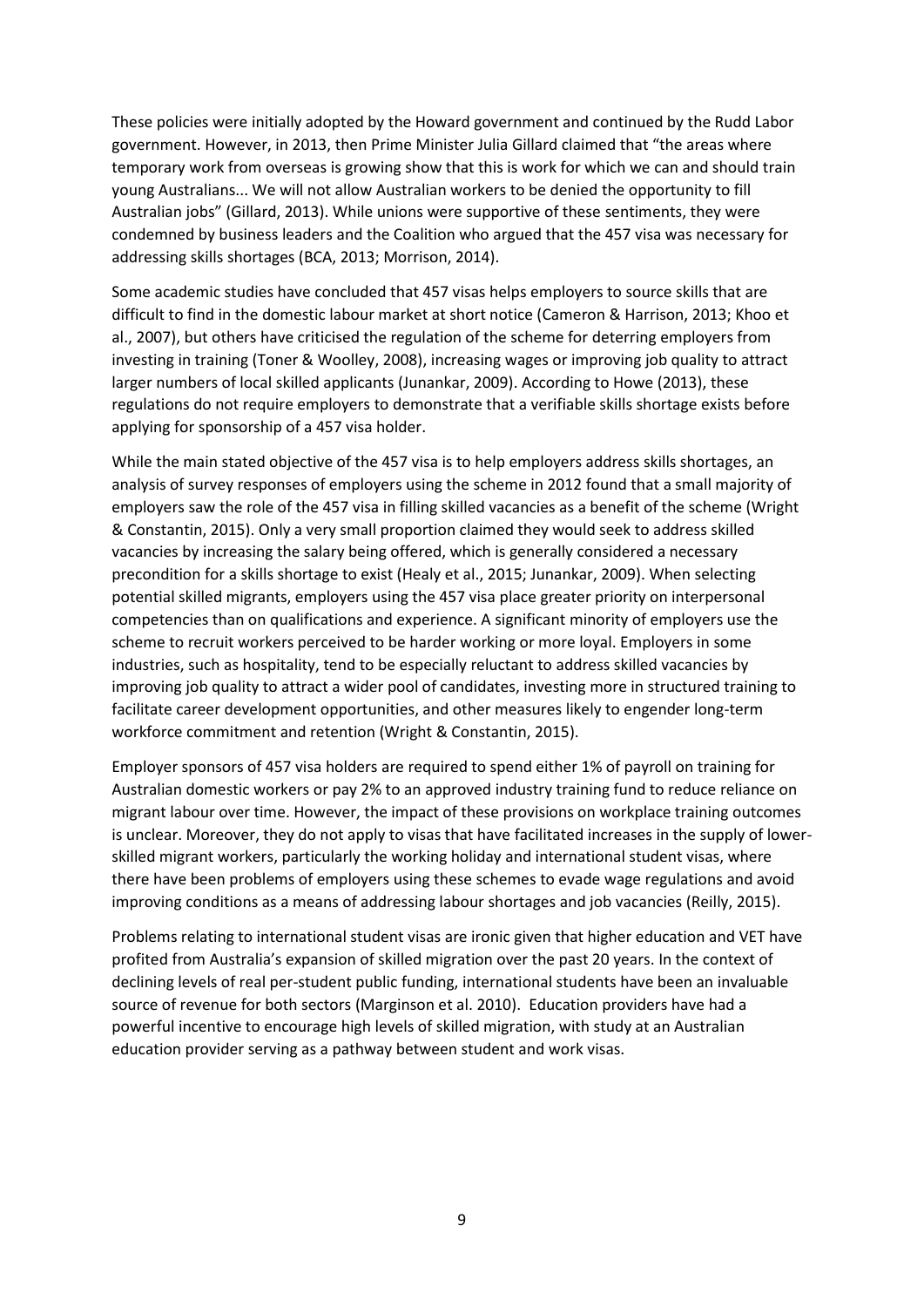# The nature of contemporary labour market demand

Changes to the nature of labour demand will leave the current trajectory of education, training and immigration policy even less suited to meeting the Australian labour market's skill requirements. The policy settings of the last 20 years in these areas have focused on rapidly increasing the stock of skilled workers. Looking to the future, more workers will need to have qualifications, especially university qualifications. AWPA commissioned economic modelling to examine future labour demand under a range of scenarios. Under all scenarios, the proportion of Australian workers with post-school qualifications was projected to increase, from 60% in 2011 to between 65% and 75% in 2025 (Deloitte Access Economics, 2012).

Yet education and training policies in particular, with the marketisation focus, have paid less attention to what capabilities skilled workers will require to make a useful contribution to the current and future labour market. Generally speaking, the contemporary labour market requires workers with a high level of general skills, covering written and oral communication, teamwork and problem solving, and to be confident learners with the ability to quickly learn new skills (Wheelahan et al., 2015). Some employers also express a desire for attributes and competencies that might contribute to the employability of individual workers, such as flexibility, initiative and innovation. Greater emphasis on these attributes is likely to mean that workers need to be prepared to contend with greater levels of job insecurity, taking on more responsibility for retraining for new jobs than in the past. Jobs that were built around technical skills, the mainstay of the VET system, have receded (including both manual jobs and clerical jobs rendered redundant by technology) and will continue to recede, with jobs growing in the service sector placing emphasis on general skills and personal attributes (Cully, 2002). Across all fields and levels, workers require strong foundational skills, base disciplinary knowledge and the capacity to rapidly acquire new skills in response to changes in technology, processes and customer or client preferences. The likelihood of future free trade agreements increasing the international mobility of labour will place further pressure on Australian workers to have a broad skill base and be adaptive and resilient (Howe 2015).

Unless there is a dramatic change in the orientation of policy arrangements, the hollowing out of the labour market will continue**.** Although the proportion of low skill jobs has declined over recent years, there has been a more pronounced decline in intermediate jobs (Borland & Coelli, 2015), which broadly reflects developments in other liberal market economies such as the UK and the US (Goos & Manning, 2007). This has deep implications for career paths, how to structure lifelong learning, and the long-term future of VET provision. Digital technologies and automation are likely to unleash further disruption. As many as 40% of the jobs that exist today were at moderate to high risk of disappearing within 15 years because of technological change (Durrant-White et al., 2015). Jobs with the lowest probability of being superseded by machines are those that involve creative thinking, high social intelligence and considerable mobility and agility (Taylor, 2015: 21). Low-skill workers, especially males, appear most vulnerable. Already, young male early school leavers and older males who have been made redundant from manual jobs in manufacturing and other blue collar industries are struggling to remain attached to the labour market, with high rates of underemployment and non-participation (Lewis 2015).

In addressing these challenges, policymakers must acknowledge that the lack of effective coordination between the various institutions involved in the national skills ecosystem has created market failures. This has resulted in various issues for policymakers to address as a matter of urgency. First, there is the need both to promote greater dialogue between education institutions and employers for developing modern qualifications, and to consider how the voice for workers can be included in this dialogue. Second, given the market failures that have been created including by a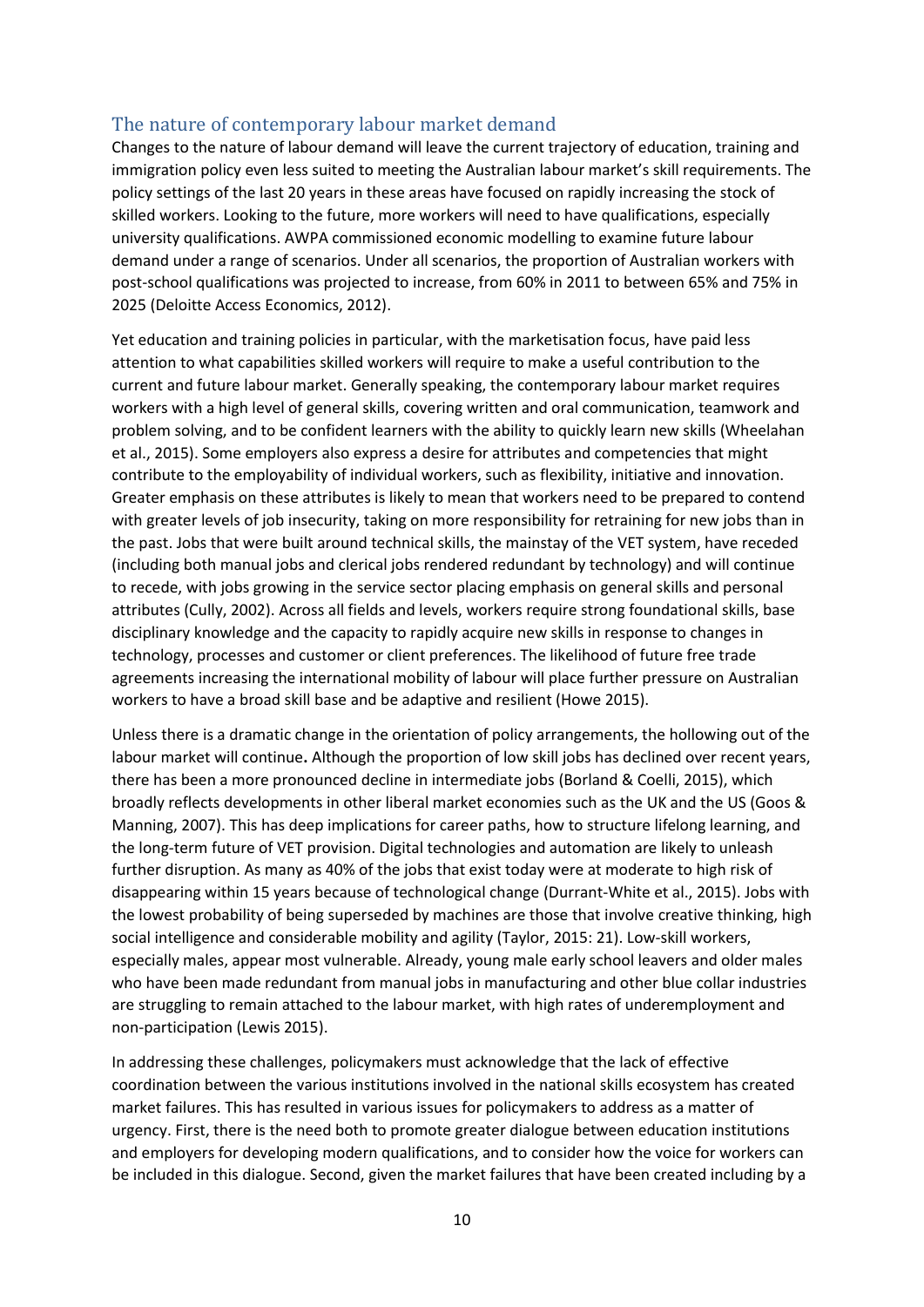lack of coordination between institutional and workplace learning, there is the question of whether new institutions to sustain this coordination need to be created or whether existing ones can be adapted. Third, rather than being treated as a policy area concerned predominantly with national security rather than labour market issues, immigration must be integrated more systematically into education and training policy frameworks. And finally, policymakers need to consider the various forms of financial and other support that can be made available to workers to re-engage in formal education and training at multiple stages during their careers.

Employers are also much less willing than in the past to make long-term investments in employees' skill development (whether through apprenticeships or otherwise) and there are few institutional mechanisms to force them to. Are there fairer and more efficient ways than leaving it all up to individual workers to acquire skills? At issue are not just the costs of training but knowing what skills are in demand by the labour market and negotiating the education and training system to attain them. The rush to produce more graduates – from Year 12, from VET and from higher education – has prompted concerns about quality, the alignment of the content of qualifications with the needs of the contemporary Australian labour market, and the overemphasis on market principles at the expense of coordination between education, training and labour market institutions.

These changes require or at least should provide space for debate, discussion and cooperation around the following objectives for meeting contemporary and future labour market needs:

- Developing and trialling new models that blend work-based learning into formal qualifications, rather than attempting again to extend the apprenticeship model to new occupational areas.
- Using the concept of 'vocations' to rework how school, VET and university students learn about work, so that they have a stronger foundation of general workplace capabilities, structured around broad vocational domains, such as care work, engineering or logistics (Wheelahan et al., 2015). Unions can re-establish a stronger role here, by asserting themselves as defenders of occupational-based standards and identity.
- Breaking with credentialism by acknowledging that qualifications are not the only means of developing labour market capability. A policy mindset that relies too much on increasing the stock of qualifications, without considering the underlying labour market requirements, is vulnerable to credentialism, which over time erodes the value of all qualifications. There should be greater consideration of whether a formal qualification (i.e. one within the AQF) is actually the best way of developing and assuring that a worker, especially one just starting out or in a low-skill job, has the general capability required to perform in the modern workplace. Regulated, endorsed work experience programs by quality employers could be a better option for some jobseekers. How qualifications are designed, especially in the VET sector, also needs reappraisal. Rather than focusing solely on narrow competency-based, technical arrangements, qualifications should be broad-based and develop the capabilities workers need to adapt as job roles change (Wheelahan et al., 2015).
- Reviewing the principles underpinning skilled visa allocation, by creating an independent mechanism for assessing labour market needs rather than the problematic model of relying on employer claims of skills shortages that fail to adequately consider alternative ways to utilise existing workforce skills and competencies (Howe, 2013). Compelling employers using the 457 visa and other skilled and labour immigration schemes to pay an annual contribution to an institution tasked with coordinating national or industry-wide training arrangements could assist this objective (Azarias et al., 2014).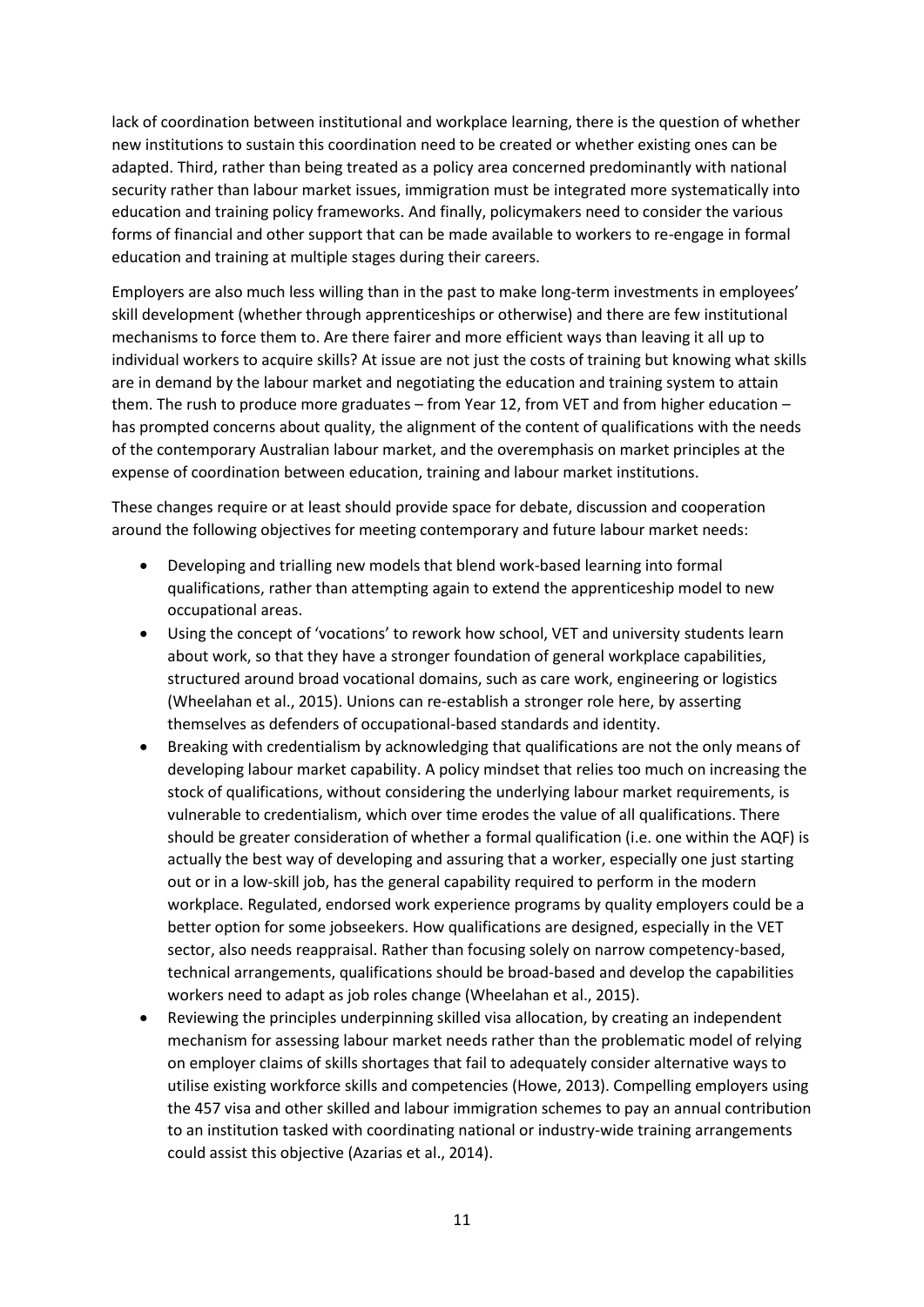Creating new corporatist (or at least consultative) coordinating bodies that have the resources to conduct rigorous research and the authority to provide independent advice to government. They should also have a mandate to bring actors together and to nudge actors' behaviour from short-termism to longer-term skills solutions. Ideally, there should be at least one such body that explicitly has within its remit education, training and skilled immigration policy. AWPA had begun to exercise such a role before its abolition in 2014 and some of these functions are performed effectively by equivalent bodies in other countries, such as the Migration Advisory Committee in the UK (Howe, 2014).

# Conclusion

The implications of these likely labour market trends for the national skills ecosystem are profound. Employers will continue to demand workers with general workforce capability, in addition to technical competence and formal qualifications. The extent to which individual workers should shoulder the burden for employer calls for greater adaptability is questionable. Workers may gain personal benefits from the skills and qualifications they acquire but increasingly they must also bear a greater share of the cost and the risk. Many workers will carry debt far into their working lives, potentially inhibiting their capacity to undertake further learning to enhance their adaptability in a more dynamic labour market. There are also limits of the capacity of the state to meet employer demands, given that existing education and training programs aimed at increasing workforce participation among lower-skilled workers affected by structural change are not working. In this context, enabling employers to recruit skilled and adaptable workers through temporary work visa schemes may continue to provide a superficially attractive solution but can be expected to arouse political sensitivities. These considerations are likely to require considerable changes in Australia's skills ecosystem, but how we get there is another matter.

# Acknowledgments

We would like to thank Dr Joanna Howe, who acted as our discussant at the Symposium, and Associate Professor Ann Junor. Both provided very helpful comments on an earlier version of the chapter.

# References

ABS (2015a) Education and Work, cat no 6227. Australian Bureau of Statistics, Canberra.

ABS (2015b) Labour Force, cat no 6202. Australian Bureau of Statistics, Canberra.

ABS (2015c) Schools, cat no 4221. Australian Bureau of Statistics, Canberra.

- ACIRRT (1995) Agreements Database and Monitor (ADAM) Report Number 5. Australian Centre for Industrial Relations Research and Training, Sydney.
- Azarias, J, Lambert, J, McDonald, P, & Malyon, K (2014) *Robust New Foundations: An Independent Review into Integrity in the Subclass 457 Programme*, Department of Immigration and Border Protection, Canberra.
- BCA (2013) Statement on 457 visa bill: Senate must take a stand. Media release, 26 June. Business Council of Australia, Melbourne.
- Beddie, F (2014) *A differentiated model for tertiary education: past ideas, contemporary policy and future possibilities,* National Centre for Vocational Education Research, Adelaide.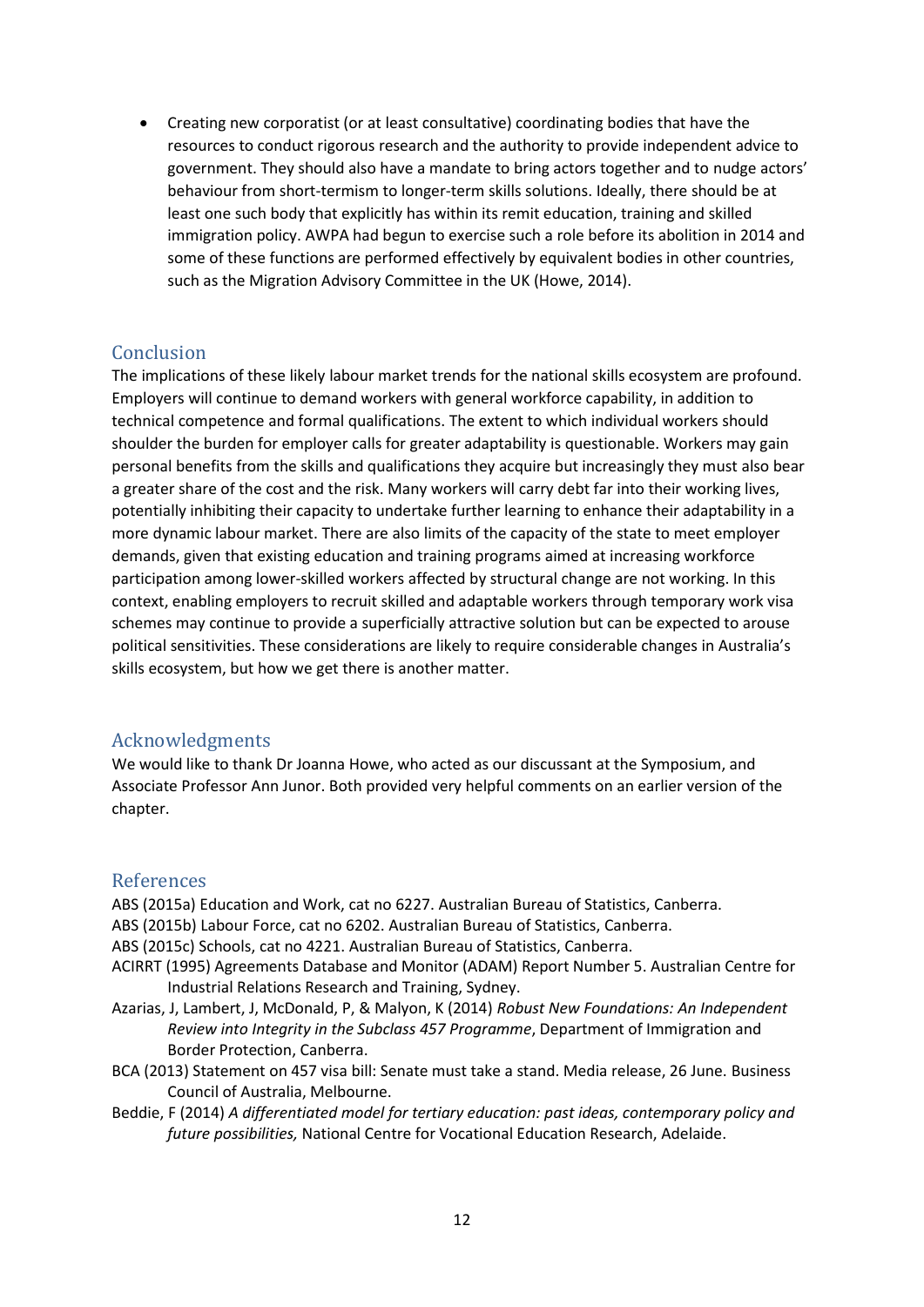- Bell, S (2005) How tight are the policy constraints? The policy convergence thesis, institutionally situated actors and expansionary monetary policy in Australia, *New Political Economy*, 10 (1), pp. 65-89.
- Birrell, R (1984) A new era in Australian migration policy, *International Migration Review*, 18 (1), pp. 65-84.
- Borland, J & Coelli M (2015) Information technology and the Australian labour market, *Australia's future workforce?,* Committee for Economic Development of Australia, Melbourne, pp. 131- 141.
- Briggs, C (2006) The return of lockouts down under in comparative perspective: Globalisation, the state, and employer militancy, *Comparative Political Studies*, 39(7), pp. 855-879.
- Buchanan, J, Jenkins S & Scott L (2014) Student Clinical Education in Australia: A University of Sydney Scoping Study. Workplace Research Centre, The University of Sydney, Sydney.
- Buchanan, J, Yu S, Wheelahan L, Keating J & Marginson S (2010) An analysis of the likely impact of the revised AQF on the labour market and education institution, Workplace Research Centre, University of Sydney, Sydney.
- Cameron, R & Harrison, JL (2013) The use of temporary skilled migration in Australian organisations, *International Journal of Organizational Analysis*, 21(2), pp. 104-123.
- Carter, B & Cooper, R (2002). The organizing model and the management of change: a comparative study of unions in Australia and Britain. *Relations Industrielles/Industrial Relations*, 57(4), pp. 712-742.
- Castles, F (1988) *Australian Public Policy and Economic Vulnerability*, Allen & Unwin, Sydney.
- Circelli, M & Oliver D (2012) Youth Transitions: What the Research Tells Us. COAG Reform Council, Sydney.
- Clarke, K (2013) Entry to vocations: the efficacy of VET in schools. National Centre for Vocational Education Research, Adelaide.
- Community Services and Health Industry Skills Council (2015) Environmental Scan 2015. Department of Industry, Canberra.
- Cooney, R (2010) Workplace training in a deregulated training system. Experiences from Australia's automotive industry. *Economic and Industrial Democracy*, 31(3), pp. 389-403.
- Cooney, R & Stuart, M (2012) *Trade unions and workplace training: Issues and international perspectives*. Routledge, New York.
- Cully, M (2002) The cleaner, the waiter, the computer operator: Job change, 1986-2001. *Australian Bulletin of Labour*, 28 (3), pp. 141-160.
- Cully, M & Curtain R (2001) New Apprenticeships: an unheralded labour market program *Australian Bulletin of Labour,* 27 (3), pp. 204-215.
- Deloitte Access Economics (2012) Economic modelling of skills demand and supply. Australian Workforce and Produtivity Agency, Sydney.
- Durrant-White, H, McCalman L, O'Callaghan S, Reid A & Steinberg D (2015) The impact of computerisation and automation on future employment, *Australia's Future Workforce?,*  Committee for Economic Development of Australia, Melbourne, pp. 56-64.
- Farmakis-Gamboni, S, Yuen K, Preston M & Katic M (2014) Productivity and innovation in enterprise agreement clauses: an overview of literature, data and case studies at the workplace level. Fair Work Commission, Melbourne.
- Finegold, D (1999) Creating self-sustaining, high-skill ecosystems. *Oxford Review of Economic Policy*, 15(1), 60-81.
- Gillard, J (2013) Address to the ACTU community summit on creating secure jobs and a better society. Canberra, 14 March.
- Goergen, M, Brewster, C, & Wood, G (2009) Corporate governance and training. *Journal of Industrial Relations*, 51 (4), pp. 459-487.
- Goos, M, & Manning, A (2007) Lousy and lovely jobs: The rising polarization of work in Britain. *The Review of Economics and Statistics*, 89 (1), pp. 118-133.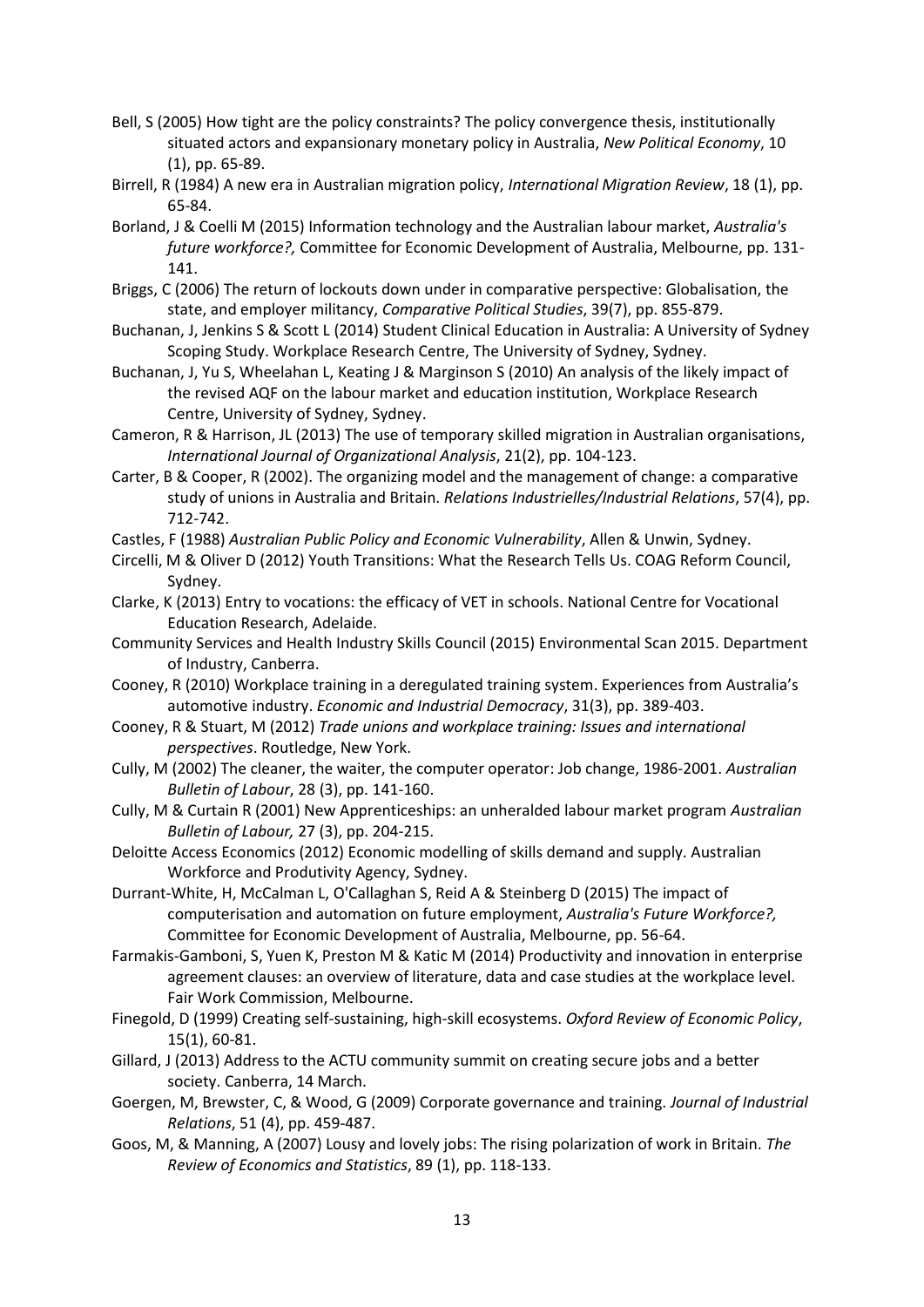- Hall, R (2011) Skills and skill formation in Australian workplaces: Beyond the war for talent? In: Baird, M, Hancock, K & Isaac, J (eds) *Work and Employment Relations: An Era of Change*, Federation Press, Sydney, pp. 78-92.
- Hampson, I (2002) Training reform: Back to square one? *Economic and Labour Relations Review,* 13 (1), pp. 149-174.
- Healy, J, Mavromaras, K, & Sloane, PJ (2015) Adjusting to skill shortages in Australian SMEs. *Applied Economics*, 47 (24), pp. 2470-2487.
- Howe, J (2013) Is the net cast too wide? An assessment of whether the regulatory design of the 457 visa meets Australia's skill needs. *Federal Law Review*, 41: 443-470.
- Howe J (2014) Does Australia need an expert commission to assist with managing its labour migration program? *Australian Journal of Labour Law*, 27: 233-257.
- Howe, J (2015) *The Impact of the China Australia Free Trade Agreement on Australia's Job Opportunities, Wages and Conditions*, University of Adelaide, Adelaide.
- Hugo, G (2004) *A New Paradigm of International Migration: Implications for Migration Policy and Planning in Australia*, Parliamentary Library Research Paper No. 10 2003-2004, Commonwealth of Australia, Canberra.
- Junankar, PN (2009) *Was there a Skills Shortage in Australia? IZA Discussion Paper 4651,* Institute for the Study of Labor, Bonn.
- Karmel, T & Oliver D (2011) Effect of the downturn on apprentices and trainees. National Centre for Vocational Education Research, Adelaide.
- Khoo, SE, McDonald, P, Voigt-Graf, C & Hugo, G (2007) A global labor market: Factors motivating the sponsorship and temporary migration of skilled workers to Australia. *International Migration Review*, 41 (2), pp. 480-510.
- Lewis, P (2015) Technological and structural change in Australia's labour market, *Australia's future workforce,* Committee for Economic Development of Australia, Melbourne, pp. 109-130.
- Marginson, S, Nyland C, Sawir E & Forbes-Mewett H (2010) *International Student Security,*  Cambridge University Press, Cambridge UK.
- Markus, A (1984) Labor and immigration: Policy formulation 1943-5. *Labour History*, 46 (May), pp. 21-33.
- Marsden, D (1999) *A Theory of Employment Systems,* Oxford University Press, Oxford.
- McDowell, J, Oliver D, Persson M, Fairbrother R, Wetzlar S, Buchanan J & Shipstone T (2011) A shared responsibility: Apprenticeships for the 21st Century. Expert Panel into Apprenticeships, Canberra.
- Morrison, S (2014) Restoring integrity and public confidence in immigration and border protection. Address to the National Press Club. Canberra, 10 September.
- NCVER (2014) Historical time series of apprenticeships and traineeships in Australia from 1963 National Centre for Vocational Education Research, Adelaide.
- O'Neill, B (2012) General Manager's report into enterprise agreement-making in Australia under the Fair Work Act 2009 (Cth). Fair Work Australia, Melbourne.
- Oliver, D (2014) 'Lower-level Qualifications as a Stepping Stone for Young People' *Australian Journal of Labour Economics,* 17 (1) pp. 15-33.
- Oliver, D (2016) 'Wage determination in Australia: the imapct of qualifications, awards and enterprise agreements', *Journal of Industrial Relations*, 58 (1) pp. 69-92.
- Oliver, D & Walpole K. (2015) 'Missing links: connections between qualifications and job roles in awards', *Labour & Industry*, 25 (2) pp. 100-117.
- Quinlan, M & Lever-Tracy, C (1990) From labour market exclusion to industrial solidarity: Australian trade union responses to Asian workers: 1830-1988. *Cambridge Journal of Economics*, 14 (2), pp. 159-181.
- PhillipsKPA (2014) Engaging employers in work integrated learning: Current state and future priorities. Department of Industry, Canberra.